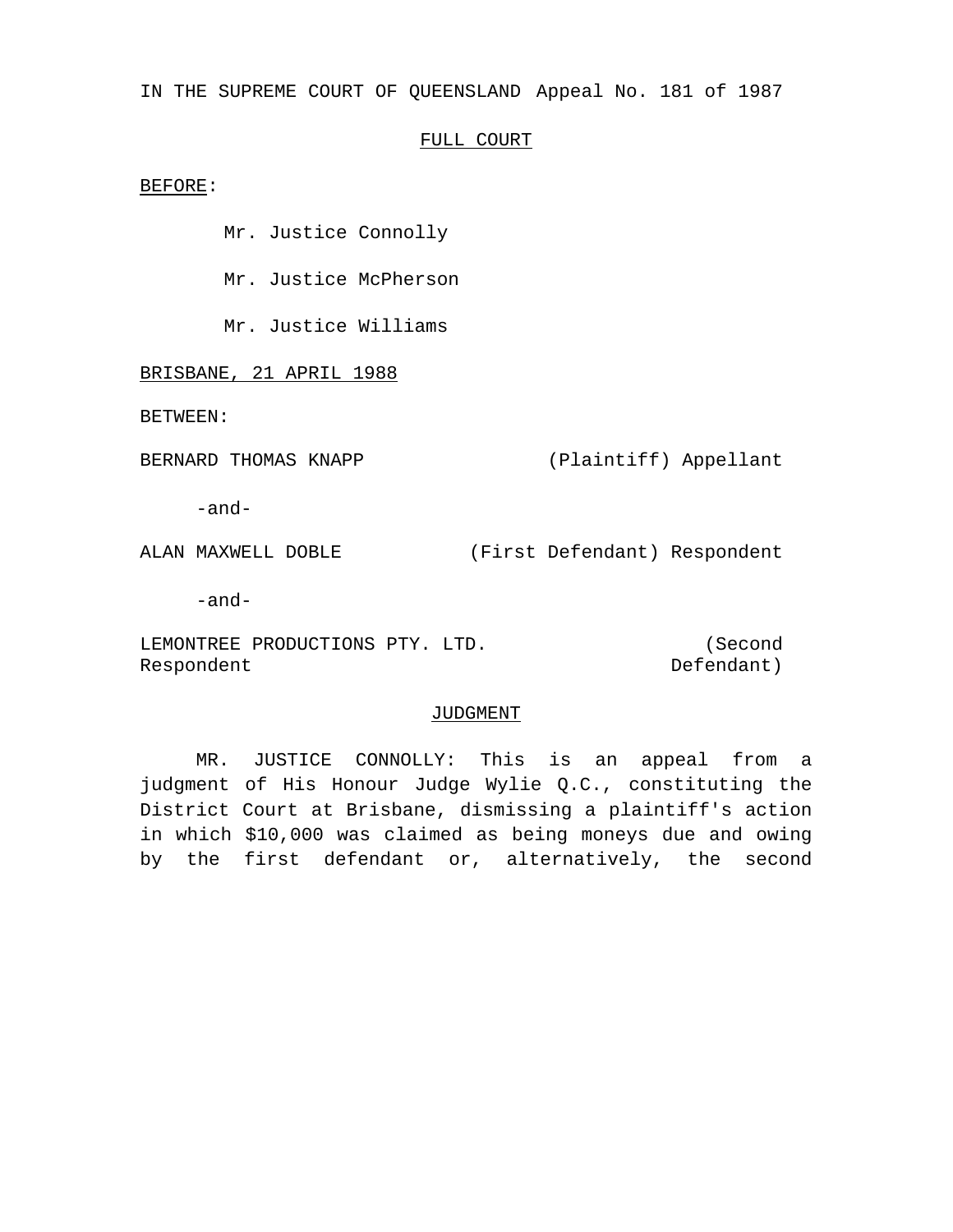defendant to the plaintiff pursuant to an oral agreement made on or about 25 June 1986.

The circumstances may be shortly stated. People by the name of Pichelin had work done by a firm of solicitors the partner in question being Mr. Knapp, and the work having been attended to by a law clerk, Mr. Moore. Some \$6,000 was owing for work already done and it was expected that another \$4,000-odd would be incurred and the solicitors, very understandably in all the circumstances; desired to be secured for these costs.

A conference was accordingly held at the solicitors' office on 25 June 1986 attended by Mr. Knapp himself, Mr. Moore, the clerk, Mrs. Pichelin and her son and Mr. Doble, the first defendant, together with Mr. Reid who advised Mr. Doble but was not a lawyer. Mr. Moore explained the nature of the existing indebtedness of the Pichelins to the solicitors and the likely additional costs which would be incurred and said that the solicitors required to be secured for their costs.

Mr. Doble had an interest in the transaction, which the solicitors were handling, being carried to fruition.

Mrs. Pichelin and her son made it clear that they could not find the \$10,000. Mr. Moore then said to Mr. Doble that it was a commercial matter for him, and it was a commercial matter for him because he, as I have said, had an interest in the transaction being completed. It was explained to him that the solicitors were not prepared to act any further for the Pichelins' company as vendor unless they were paid \$10,000, that, as he had heard, they did not have the ability to pay, and that if he wanted the solicitors to act in the transaction, he must decide whether he was prepared - and I am now reading from the transcript - "to lend the money to Mr. and Mrs. Pichelin to pay the solicitors." According to the evidence of Mr. Moore, although he did not recall the exact words, the response was in the affirmative; that is, "I am prepared to do that."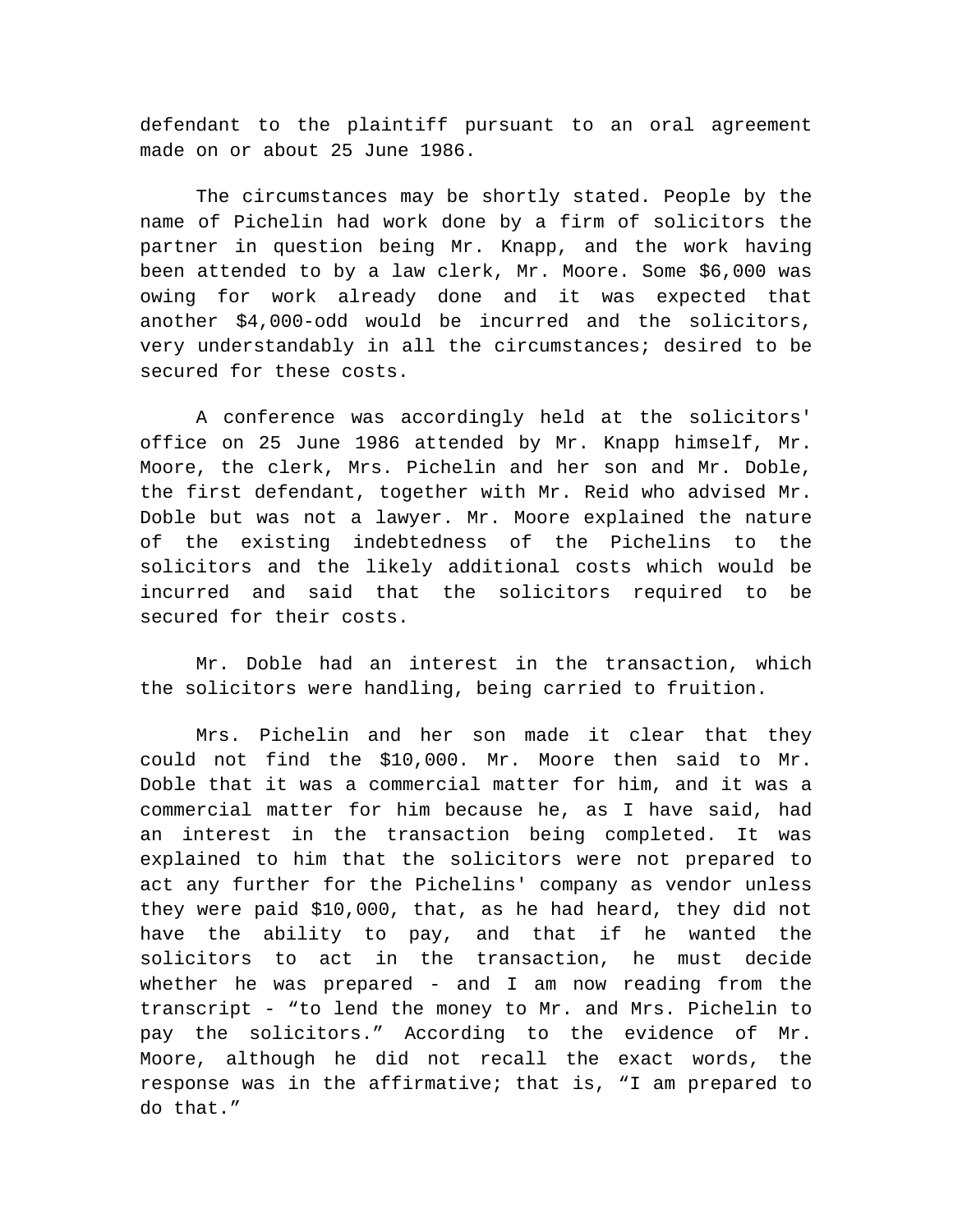The arrangement which had been made was that it was the Pichelins, having incurred the debt originally to the solicitors, would ultimately repay it to Mr. Doble. It is said that the natural way to understand what was done on 25 June was that it was an agreement that Mr. Doble would pay \$10,000 direct to the solicitors. Obviously that is a way in which the object of this arrangement could have been achieved, but that is not the same thing as saying that was what was agreed between the solicitors and Mr. Doble; and the action is brought on a promise made by Mr. Doble to pay the solicitors \$10,000.

It is pleaded in this way: that in consideration of the plaintiff Mr. Knapp continuing to act as solicitor for the company - that is the Pichelins' company - in respect the transfer of the business then conducted by the company, Mr. Doble or, alternatively, a company in which he was interested, would advance \$10,000 by way of loan on commercial terms to be repaid by the Pichelins. As that is pleaded it seems to me plainly to contemplate a loan made direct to the Pichelins; although it is true that the object of that loan was that the Pichelins should pay their existing debt and secure the further costs. The pleading goes on to say that it was also the contract that the sum of \$10,000 would be paid by Mr. Doble or his company direct to the solicitors.

The learned District Court Judge made an extensive and careful judgment and declined to find any such contract. There is really no more evidence than this. Our attention was directed to a couple of passages which it was thought would help. At p. 100 of the transcript, counsel crossexamining Mr. Doble, the first defendant/respondent, said, "You understood that the money that was to be lent was to go to Forde, Knapp & Marshall, didn't you?" He said, "Yes, I did." He was asked, "And that it was to be repaid by the Pichelins?" He said, "Yes." That is consistent, of course, with one of two things. It was consistent with his understanding being that the money was to go to the Pichelins and to be paid by them to the solicitors and that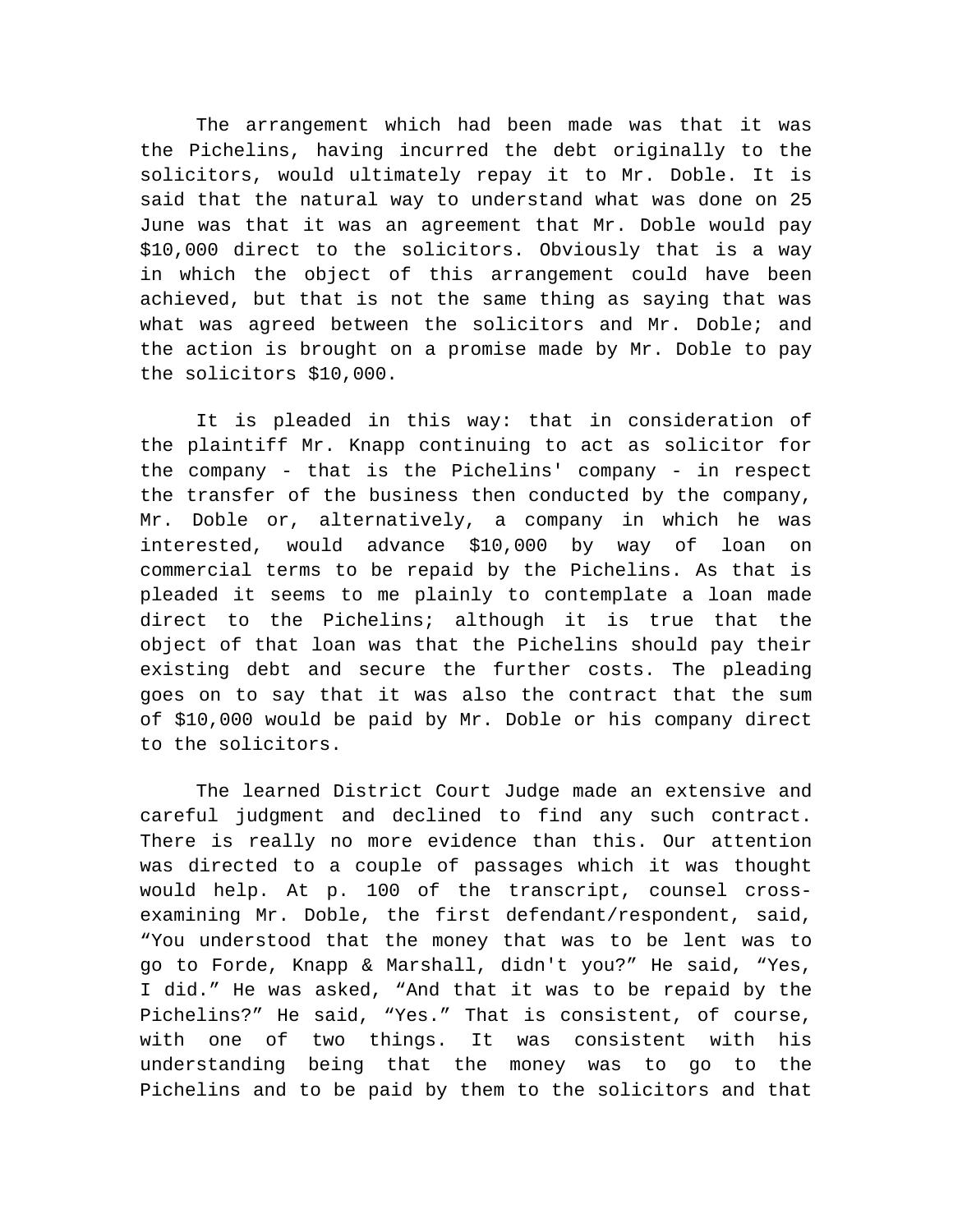the debt was, as between Mr. Doble and the Pichelins, to be that of the Pichelins. It was also, I suppose, consistent with the notion that Mr. Doble would pay the money direct to the solicitors; but the matter is left wholly equivocal and it is not taken any further by the final passage to which our attention is directed.

On p. 103 he was asked, "What-did you think this transaction was designed to achieve?" His reply is, "As an interim measure to give funds to Forde, Knapp & Marshall for past, present and future litigation costs." Again that is wholly equivocal. Had he given the money to the Pichelins and had they paid their debt and given the necessary security to Forde, Knapp & Marshall, that is precisely what would have occurred; but it does not establish that there was a contract, the obligation of which was that Mr. Doble should pay money direct to the solicitors.

It seems to me, therefore, that the action was rightly dismissed and that the appeal also should be dismissed.

MR. JUSTICE McPHERSON: Paragraph 2 of the amended plaint alleged an agreement which was, in effect, as follows: if you, the plaintiff's solicitor, continue to act for the company in this transaction, I, the defendant Doble, will pay you \$10,000 on account of costs incurred and to be incurred, the sum to be repaid to me by the Pichelins. That seems to me to be an allegation of an agreement that would conform to the agreement held in Carlisle v. Carbolic Smokebale being enforced; in other words, it was a promise by Doble for an act, namely, to continue to act as a solicitor which, when performed, would give rise to a debt on the part of Doble to the plaintiffs solicitor.

I am not entirely persuaded that His Honour approached the matter in that fashion or appreciated that that is a possible view of the transaction, even though it had been so alleged in the plaint. At all events, he did not find that the defendant Doble promised to make the payment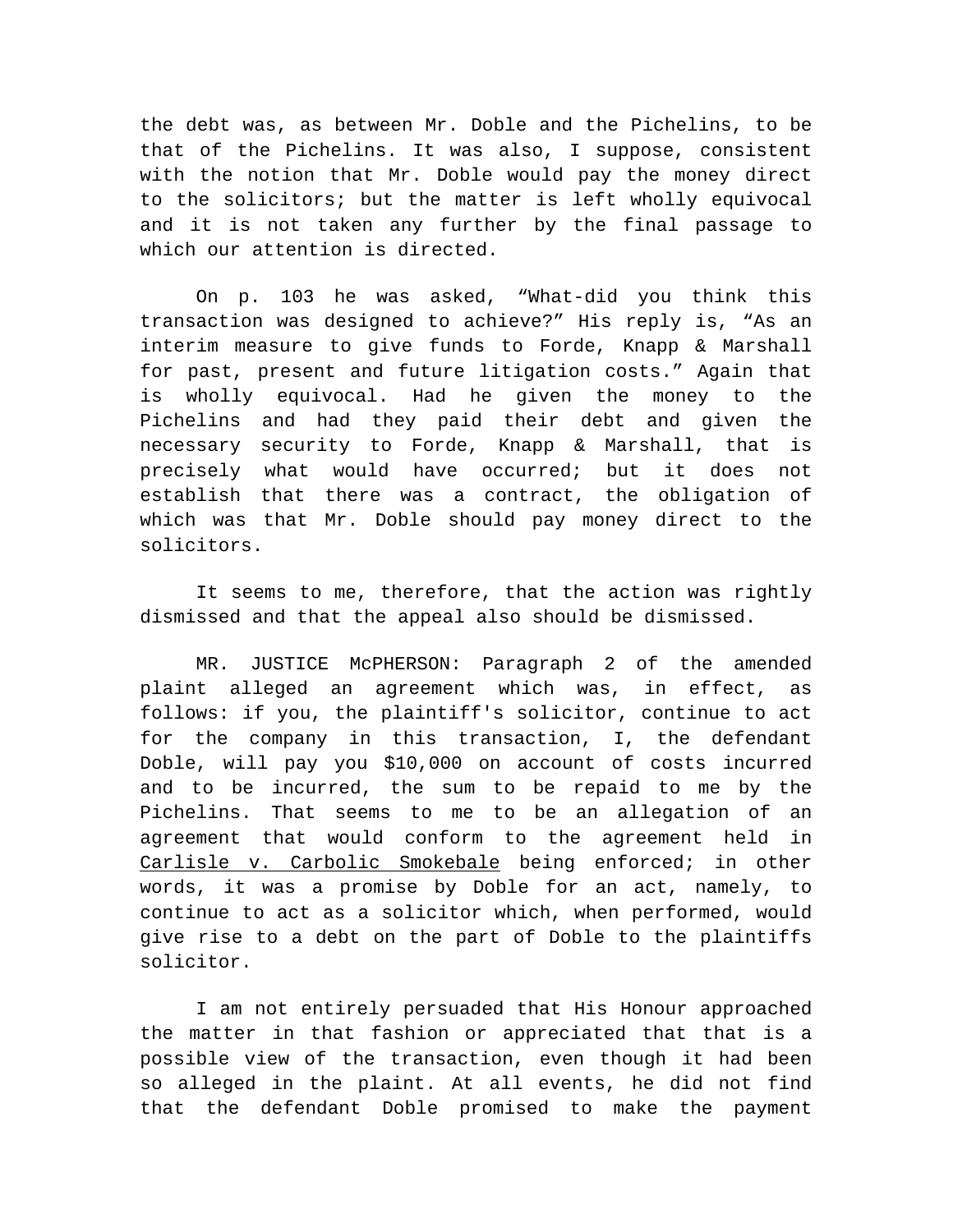direct to the plaintiff but did find that there was an agreement, although apparently not one that he regarded as amounting to an enforceable contract that Doble would lend to the Pichelins.

The evidence to which the learned presiding judge has referred supports the view that, taken literally, what the parties intended was that the moneys should be paid by Doble to the Pichelins and the Pichelins should then pay it on to the plaintiff Knapp. On that footing I do not think that the appellant in this matter has the necessary findings in its favour but instead has a finding which, if anything, is inconsistent with the finding which it requires in order to make good its appeal.

In those circumstances, not without some regret, I think that the appeal should be dismissed.

MR. JUSTICE WILLIAMS: The learned trial judge made a finding that the appellant was not a party to any agreement for a loan. In his view any such agreement was between Doble and the Pichelins. Consideration of the evidence as to the conversations held on 25 June 1986 demonstrates that that finding was correct.

I am further satisfied that the appellant cannot improve his position by relying on s. 55 of the Property Law Act. The evidence just does not establish any promise given by Doble to the Pichelins that he, Doble, would pay the appellant.

I agree with all that has been said by the learned presiding judge and my brother McPherson.

MR. JUSTICE CONNOLLY: The order of the Court will be: appeal dismissed.

MR. McMURDO: I ask for costs.

MR. JUSTICE CONNOLLY: Can you resist that, Mr. Harrison?